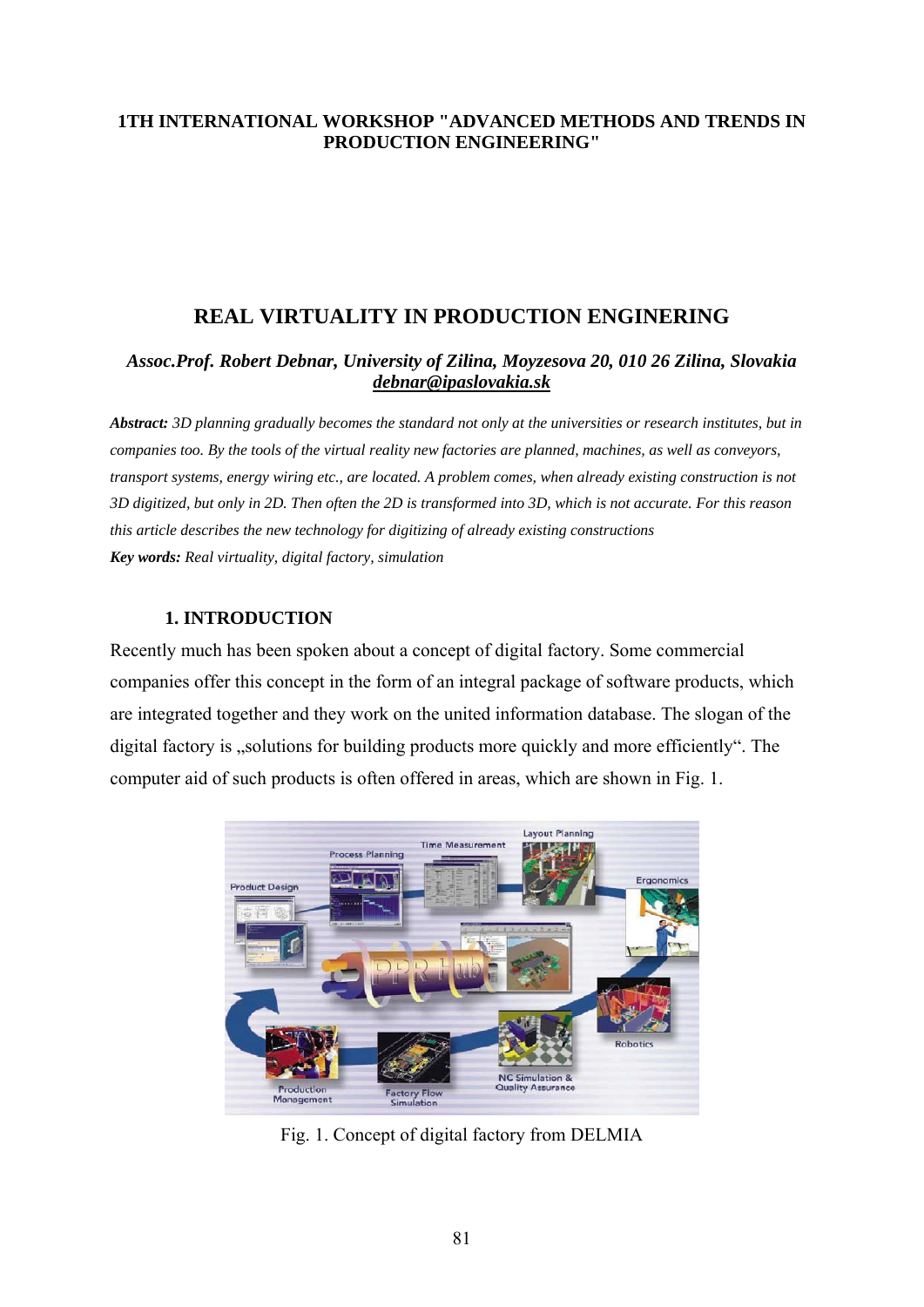With help of such a product a company is able to digitize the whole documentation and it can control and simulate the production on-line. What is not implemented in these products? The tool, which can digitize the already existing constructions (halls, objects, warehouses) in a company.

Present companies have had the constructions already digitized, but only in 2D. 3D models are used only exceptionally by robot simulation or by dealing with questions of the ergonomics. The present trend is, that in 3-5 years the 3D planning would become a standard in many companies. Already nowadays there are companies e.g. VW, which have done this step. Studies have shown, that in the automobile industry it is possible to save minimal 3% of investment. American companies have come close to 10% of investment. This reality is partially caused because of not keeping the deadlines of the projects and the project costs are higher than planned. The main reason is the space problem, which is recognized too late and this requires complicated and expensive solutions. One of the reasons, why the 3D planning is not so massively expanded in the companies, is the fact, that the already existing constructions are not digitized in 3D and they are digitized by conventional tools, which are expensive and requires much time. For this reason a new technology for the constructions digitizing is presented in this article.

### **2. HOW TO ACHIEVE THE 3D MODEL ?**

There are some possibilities to achieve 3D model of an already existing construction. Most frequently the conventional tools like meters, in the best case the laser meters are used. The most modern tool for such digitizing is the laser scanner.



Fig. 2. Digitizing process

The digitizing process can be divided into three steps as follows:

• Scanning preparation - Implementation and surveying of the factory reference grid.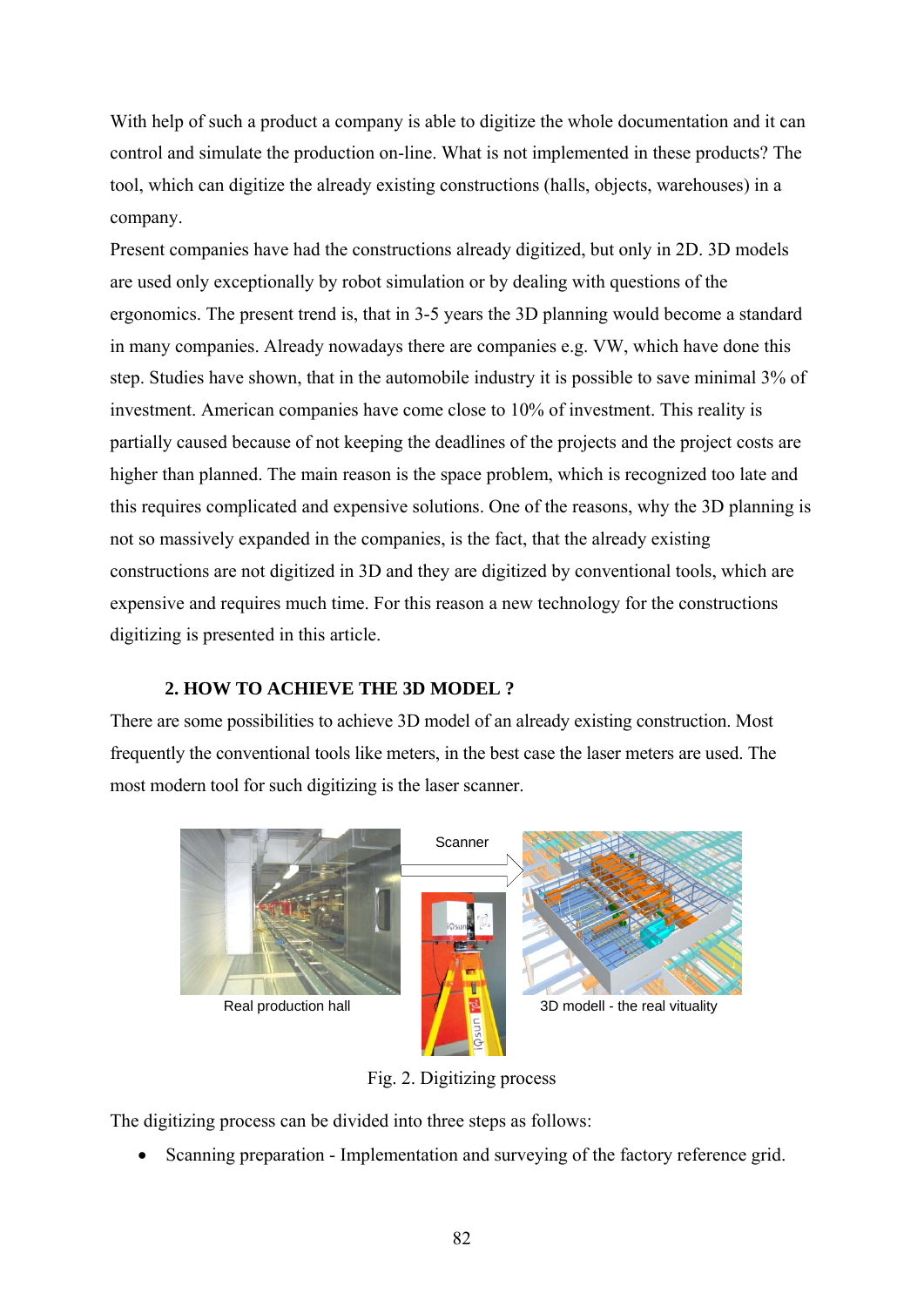- Laser scanning of the as-build-state of the plant.
- Creation of the Realistic 3D-Plant-Model in the customer's target planning environment.

#### **First step – Scanning preparation**

The described technology allows a high measurement accuracy of constructions to 3 mm (when planning, the accuracy of mostly 2-5 cm according to usage is sufficient). This accuracy is influenced by the quality of scanning preparation.

At the beginning it is needful to agree the all the conditions with the customer. To clear, what the customer expects from the virtual 3D model and for what the model will be used in future. Each customer has specific demands, from which the whole scanning process is dependent. It depends on the fact, if the model will be used for a production reorganization or production planning, for building the object library or for static analysis of the constructions. It is important to agree the details and accuracy of the model and what is needful for the model to include.

To build the 3D model, it is needful to scan the production hall. Before this step the reference points have to be positioned all over the hall, thereby the factory reference grid is built. Every reference point is placed in space and it has its own coordinate and marker. This forming of the reference grid is then used by the connection (registration) of scans and it specifies the future virtual model. In the future the factory utilizes the reference grid for the precise location of production facilities, conveyors and transport systems, etc., which were built in the 3D model.

By the location of reference points it is important to point so that such reference points will be in sufficient number, which is necessary for the accurate scanner location in space. From one scanning position it is important to see minimal 4 reference points, which have to be in distance less than 15 metes from the scanner.

The number of reference points is dependent on the hall size and on the level of the model detailedness. For instance, in the hall of 300 x 100 meters with 2 floors (together 60.000m2) with the hall grid 12 meters x 8 meters were used 800 reference points altogether.

#### **Second step – Laser scanning**

The second step is the scanning of the as-build-state of the plant. For scanning we use the laser scanner, which has the following parameters:

• Resolution 29 Mio Points per Scan (eff.), 8.000 Points horizontal, 4000 Lines vertical, Panorama view of 360°, vertical view of 330°, Measurement-speed of more than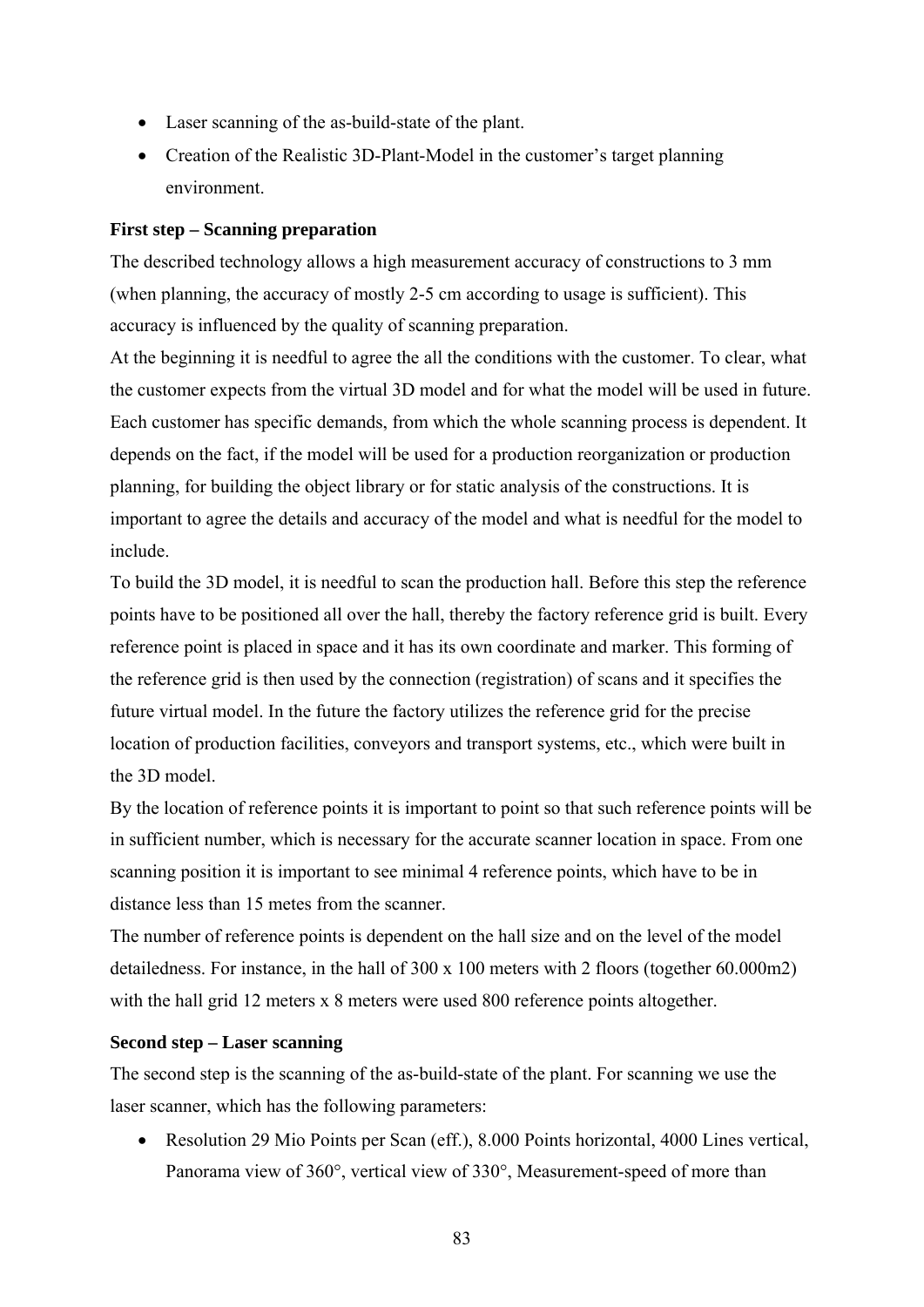180.000 points per second, Accuracy (linearity) of 3 mm on 50 m distance, range 80m, Photorealistic 360 º Grey Scale Pictures.

This high capacity really allows a quick, accurate and full scanning of the whole construction. The scanning result is not a black-white photography, but the real representation of 3D measured points, approx. 1/9 of the whole panoramic picture.

Every pixel of this scan has 5 attributes: reflection, x, y, z - coordinates, distance from the laser scanner. After scanning of the whole construction it is needful to link all the scans together. This process builds the panoramic picture and every pixel represents one coordinate in the hall. For linking the scans and their view, for navigating in the scanned hall, for the distance and dimension measurement of objects and for export into a CAD system the software iQscene is used. In the above example it was needed to make 400 scans for both floors.



Fig.3. Example of pillars modeling (data export from iQscene into CAD system)

Usually the data are exported into AutoCad, Microstation, Intergraph, CATIA, etc. It is important that by 3D scans a completely a new medium is obtained, which represents the natural picture of reality. In comparison to 3D CAD model (it represents the ideal virtual reality) is received the new value  $-$ , real virtuality".

### **Third step - Modeling of the Realistic 3D-Plant-Model**

By modeling we come out from the scans of exported points (iQscene) and not from a 2D existing layout, which is often at disposal. The main reason is that it is needful to model the real construction and not an ideal design, which the 2D layout represents.

The realization of the described way of the object digitizing is relatively demanding on time. The modeling process can be accelerated by effective 3D object libraries. In the following Fig.4. the library TriCAD-MS for the support of modeling in Microstation is shown. This library contains a big catalog of 3D objects, e.g. pipes, ventilation systems, electrical wiring, various steel constructions, conveyors, transport systems, etc.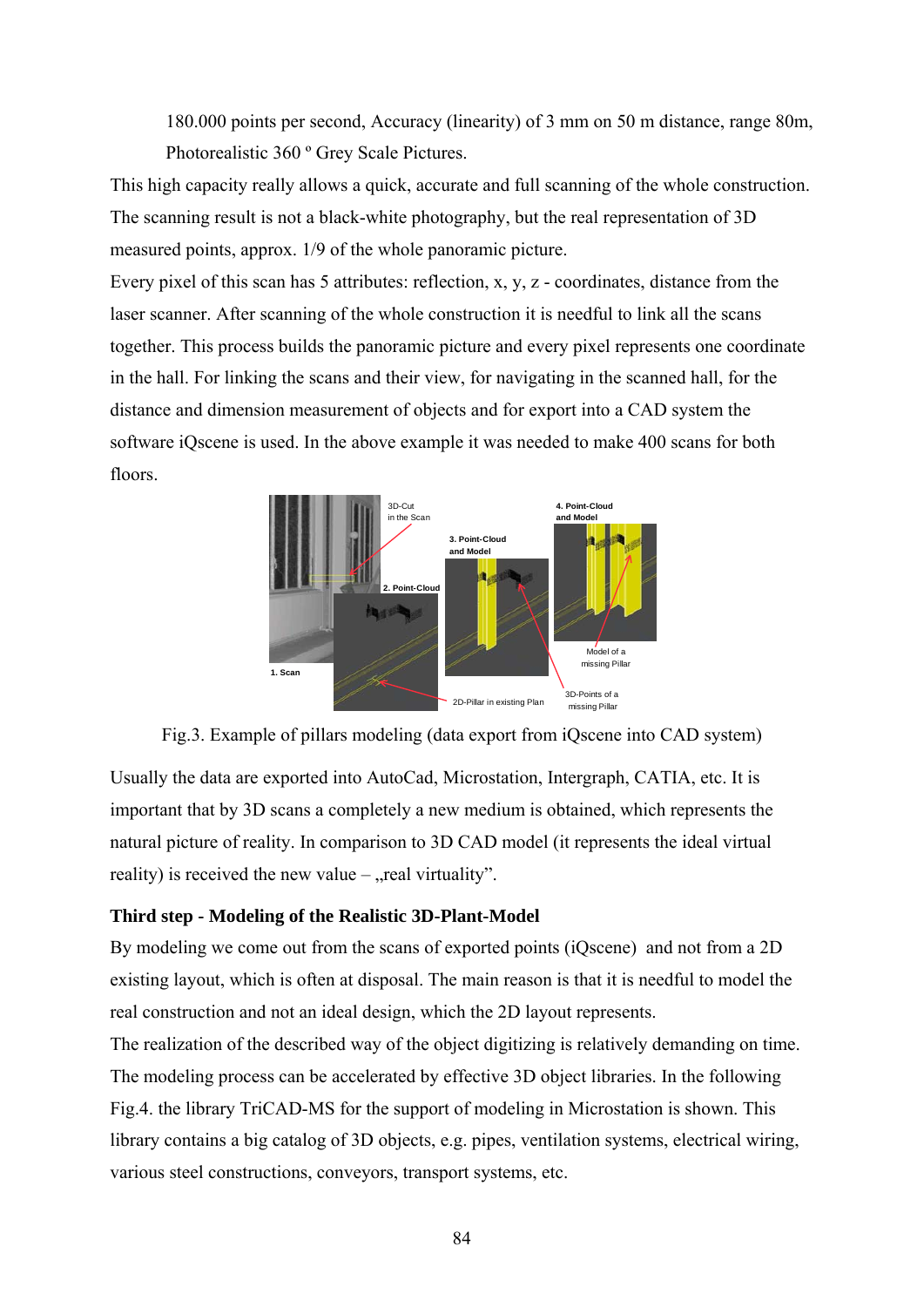



Fig.4. 3D objects library in TriCAD

## **3. TABLES UTILIZATION POSSIBILITIES OF THE VIRTUAL 3D MODEL**

## **Factory reference grid**

- Fixed located points build the reference grid for the whole measurement in the factory.
- Gives precision to 3D scanning and serves for machines and equipment location.

## **Finding out the collisions**

- 3D data are the basis for finding out the collisions.
- The most important source for saving, more than 2% of costs of the company investment, could be saved thanks to collisions finding out.





Fig.5. Collisions in 3D model

# **Mistakes of 2D layout**

• 2D layout is not the same as reality.



Fig.6. Example of mistakes

**3D objects library**